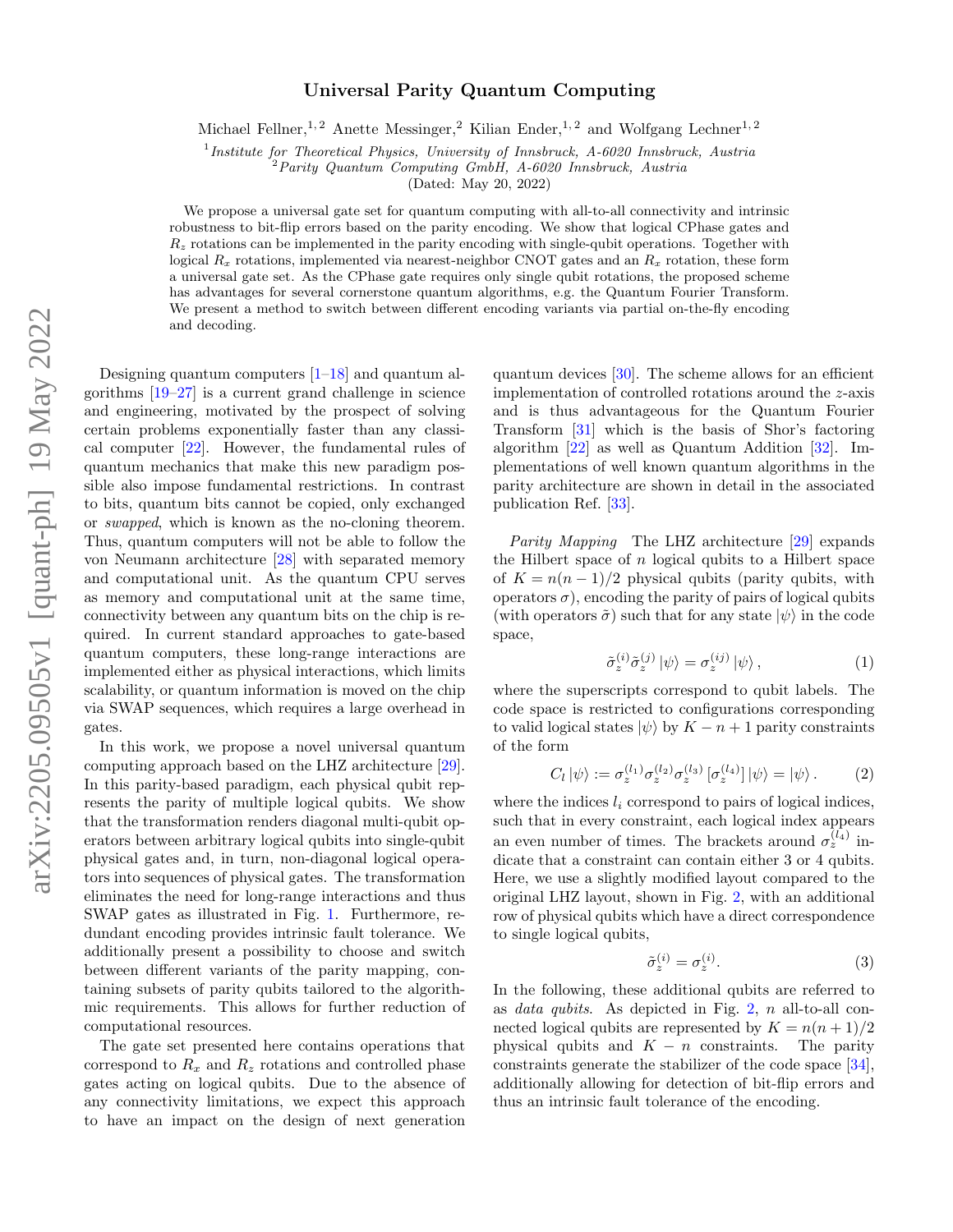

<span id="page-1-0"></span>FIG. 1. Overview over the implementation of a universal gate set in the LHZ scheme. All operations have been decomposed to CNOT gates and local rotations. Blue lines represent a chain of CNOT gates, while red (darker) and green (lighter) squares depict local  $R_x$  and  $R_z$  rotations, respectively. Triple lines correspond to SWAP gates, consisting of 3 CNOT gates each.



<span id="page-1-1"></span>FIG. 2. Illustration of the modified LHZ architecture with logical lines. Three- and four-body constraints are represented by light gray triangles and squares between corresponding qubits. Data qubits with single logical indices are added as an additional row at the bottom of the architecture to allow direct access to logical  $R<sub>z</sub>$  rotations. Colored lines connect all qubits whose labels contain the same logical index. Logical  $R_x$  rotations can be realized with chains of CNOT gates along the corresponding line.

Logical Qubits and Operators Next, we introduce the concept of *logical lines* denoted as  $Q_i$ , which have been identified in a different context in Ref. [\[35\]](#page-4-12). A logical line  $Q_i$  is defined as the set of all parity qubits containing the logical index  $i$ . In the LHZ architecture, qubits that contain a particular index are arranged along lines, which are indicated as solid lines in Fig. [2](#page-1-1) to guide the eye. The red line for example extends from the data qubit (3) to all parity qubits that contain the index 3, and thus contain all relative parity information with respect to the logical qubit (3). For each logical line  $Q_i$  we define an operator

$$
\tilde{\sigma}_x^{(i)} = \sigma_x^{(i)} \prod_{j < i} \sigma_x^{(ji)} \prod_{j > i} \sigma_x^{(ij)} \tag{4}
$$

acting on every qubit in the respective line. The operators  $\tilde{\sigma}_x^{(i)}$  and  $\tilde{\sigma}_z^{(i)}$  commute with all parity constraints and fulfill the (anti-) commutation relations for Pauli operators

$$
\{\tilde{\sigma}_x^{(i)}, \tilde{\sigma}_z^{(i)}\} = [\tilde{\sigma}_x^{(i)}, \tilde{\sigma}_z^{(j)}] = 0 \tag{5}
$$

for  $i \neq j$ . We can therefore identify the operators with Pauli operators acting on logical qubits, and build arbitrary logical rotations as

<span id="page-1-2"></span>
$$
\tilde{R}_x(\alpha) = \exp\left(-i\frac{\alpha}{2}\tilde{\sigma}_x^{(i)}\right) \tag{6}
$$

and

<span id="page-1-3"></span>
$$
\tilde{R}_z(\alpha) = \exp\left(-i\frac{\alpha}{2}\tilde{\sigma}_z^{(i)}\right). \tag{7}
$$

Throughout this work, tildes are used to denote operators with the corresponding action on logical qubits. While a logical  $\tilde{R}_z$  rotation can be directly implemented using the respective physical operator on the data qubit, the  $\tilde{R}_x$  operator on logical qubit (*i*) given by expression [\(6\)](#page-1-2) can be implemented via physical CNOT gates along the logical line  $Q_i$  and a physical single-body  $R_x$  rotation, as depicted in Fig. [1](#page-1-0) (also see Ref. [\[36\]](#page-4-13) for details on efficient implementations of exponentials of multi-qubit Pauli operators). The chosen layout further ensures that all operators associated with the logical lines can be implemented with local operations and nearest-neighbor CNOT gates on a square lattice.

Encoding and Decoding In the following we discuss the encoding and decoding of arbitrary states from and to the data qubits. Let us first consider the trivial logical state  $|0\rangle^{\otimes n}$  which can be encoded in the LHZ scheme by preparing all physical qubits in the product state  $|0\rangle^{\otimes K}$ . This state fulfills all constraints, and is the joint eigenstate of the logical  $\tilde{\sigma}_z$  operators with eigenvalue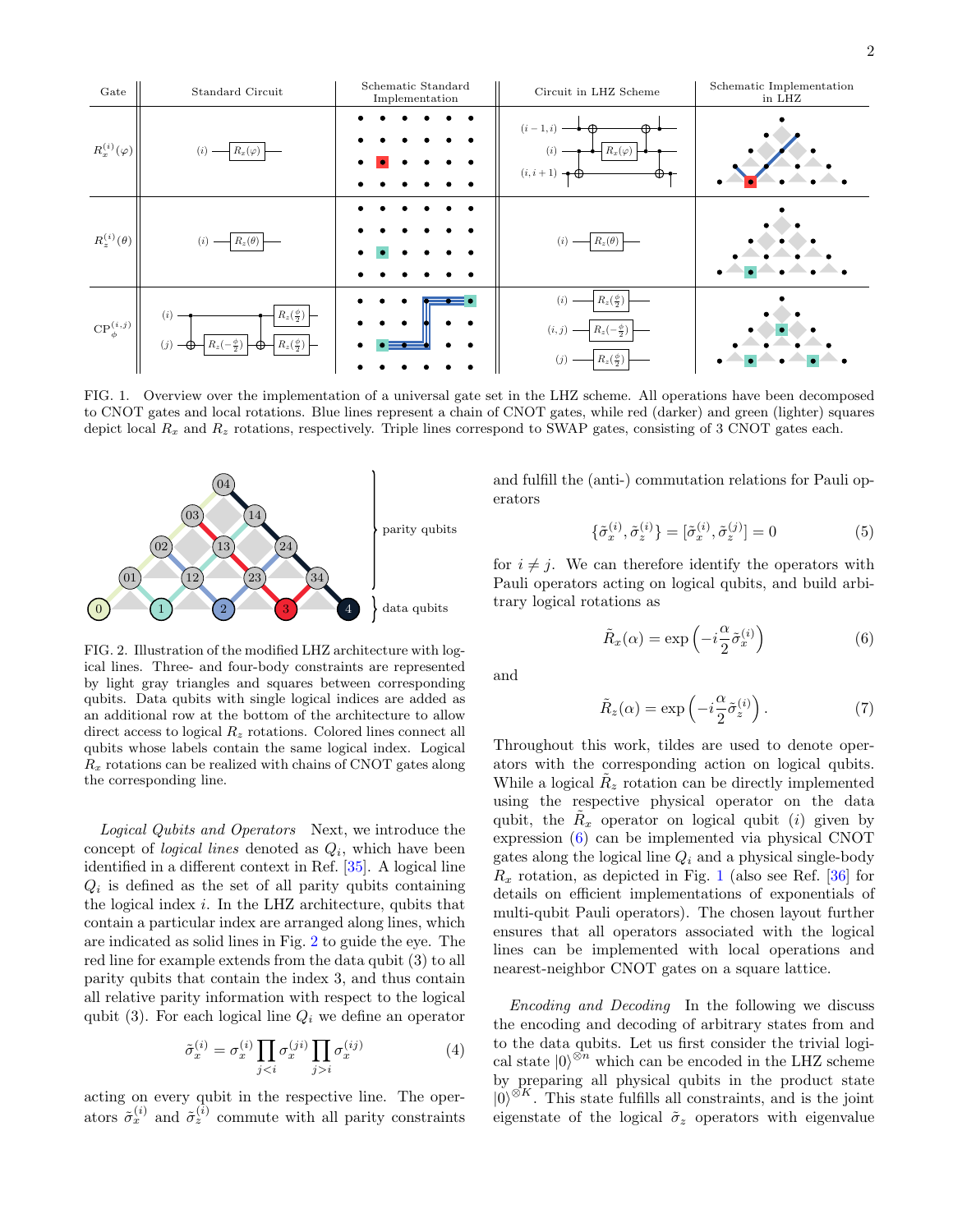

<span id="page-2-0"></span>FIG. 3. Encoding and decoding circuits to add or remove a qubit and the corresponding constraint to or from the code. A) Qubit  $(ij)$  is directly encoded via the adjacent data qubits  $(i)$  and  $(j)$  in a three-body constraint, with the circuit B). C) Qubit  $(ij)$  is encoded using other parity qubits in a fourbody constraint, with the circuit D). A qubit without label indicates a qubit without any parity information, being in the state  $|0\rangle$ .

+1. Encoding an arbitrary, unknown quantum state into the LHZ scheme is less straightforward. Classically, the states of the data qubits are identical to the corresponding logical qubits (by definition, a measurement of these qubits in the z-basis corresponds to a measurement of the logical state). However, they are typically highly entangled with the other qubits, and simply tracing out the parity qubits would cause a loss of coherence and therefore phase information.

We thus introduce an encoding and decoding strategy to add or remove an arbitrary number of parity qubits to or from the code. Suppose we start with the logical qubits, each of them encoded in a data qubit. We can now add a physical qubit  $(ij)$  corresponding to the parity of qubits  $(i)$  and  $(j)$ , by initializing this qubit in the state  $|0\rangle$  and then imposing the parity on it with two CNOT gates controlled by qubits  $(i)$  and  $(j)$ , as shown in Fig. [3b](#page-2-0). This procedure adds an additional parity qubit to the code and guarantees that the corresponding constraint  $C = \sigma_z^{(i)} \sigma_z^{(j)} \sigma_z^{(ij)}$  is satisfied.

Following this procedure, it is possible to add parity qubits and constraints by applying this strategy iteratively. Instead of directly obtaining the parity information from the data qubits, one can also use the parity qubits included in local constraints, as for example the plaquettes shown in Fig. [2:](#page-1-1) By definition, the parity of all but one qubits of a constraint is always encoded in the state of the remaining qubit, i.e.

$$
\sigma_z^{(ij)} \sigma_z^{(jk)} \sigma_z^{(kl)} \sigma_z^{(li)} |\psi\rangle = |\psi\rangle
$$
  
\n
$$
\Rightarrow \sigma_z^{(ij)} |\psi\rangle = \sigma_z^{(jk)} \sigma_z^{(kl)} \sigma_z^{(li)} |\psi\rangle
$$

This transition and the encoding circuits are shown in Fig. [3c](#page-2-0)-d.

Conversely, applying the same gate sequence to a parity encoded set of qubits removes the targeted qubit from

the code and projects it to the state of the corresponding constraint. If the constraint was fulfilled, this is the state  $|0\rangle$ . For a layout as depicted in Fig. [2](#page-1-1) with n logical qubits, this procedure allows encoding and decoding circuits with an overall circuit depth of  $2n - 1$ .

The described procedure does not only offer a way to build up or collapse the all-to-all connected LHZ scheme, but also holds the possibility to switch between different variants of the parity mapping and adapt the number of parity qubits to the algorithmic requirements during computation. For example, if some interactions are not needed for a certain algorithm, it is not always necessary to have the corresponding parity qubits in the code. A reduction in the number of parity qubits results in shorter logical lines and thus fewer physical gates. In addition to the two-body parities as introduced in Eq. [\(1\)](#page-0-0), it is also possible to encode higher-order k-body parity qubits in the same manner, when using suitable layouts (see Ref. [\[33\]](#page-4-10) for more detail). As an example, a three-body parity qubit can be used to enable a non-trivial interaction between three logical qubits.

Universal Gate Set Single-qubit operations on logical qubits can be constructed from the operators introduced in Eqs. [\(6-](#page-1-2)[7\)](#page-1-3) using the decomposition

<span id="page-2-2"></span>
$$
U = R_z(\alpha) R_x(\beta) R_z(\gamma). \tag{8}
$$

To obtain a universal gate set, an additional two-qubit entangling gate is necessary. In the LHZ encoding, a native logical two-qubit operation is obtained by performing a single  $R_z$  rotation on a physical parity qubit,

$$
R_z^{(ij)}(\alpha) = \exp\left(-i\frac{\alpha}{2}\sigma_z^{(ij)}\right),\tag{9}
$$

which is stabilizer-equivalent (i.e. the same up to application of a constraint operator  $C = \sigma_z^{(i)} \sigma_z^{(j)} \sigma_z^{(ij)}$  to the operator

$$
\exp\left(-i\frac{\alpha}{2}\sigma_z^{(i)}\sigma_z^{(j)}\right) \tag{10}
$$

and thus effectively performs the two-body operation  $\exp\left(-i\frac{\alpha}{2}\tilde{\sigma}_z^{(i)}\tilde{\sigma}_z^{(j)}\right)$  on the logical qubits, as obvious from Eq. [\(1\)](#page-0-0). This operation can be transformed to a logical controlled phase gate  $\mathbb{CP}_{\phi}$  with local  $R_z$  rotations only, as shown in the following. For the sake of simplicity, qubit indices are omitted. We start from an operation

$$
e^{-i\frac{\alpha}{2}\sigma_z\otimes\sigma_z} = \text{diag}\left(e^{-i\frac{\alpha}{2}}, e^{i\frac{\alpha}{2}}, e^{i\frac{\alpha}{2}}, e^{-i\frac{\alpha}{2}}\right) \tag{11}
$$

and the single-body  $R_z$  rotation,

$$
R_z(\theta) = e^{-i\frac{\theta}{2}\sigma_z} = \text{diag}(e^{-i\frac{\theta}{2}}, e^{i\frac{\theta}{2}}),\tag{12}
$$

and define

<span id="page-2-1"></span>
$$
U_R := [\mathbb{1} \otimes R_z(\beta)]e^{-i\frac{\alpha}{2}\sigma_z \otimes \sigma_z}[R_z(\gamma) \otimes \mathbb{1}]. \tag{13}
$$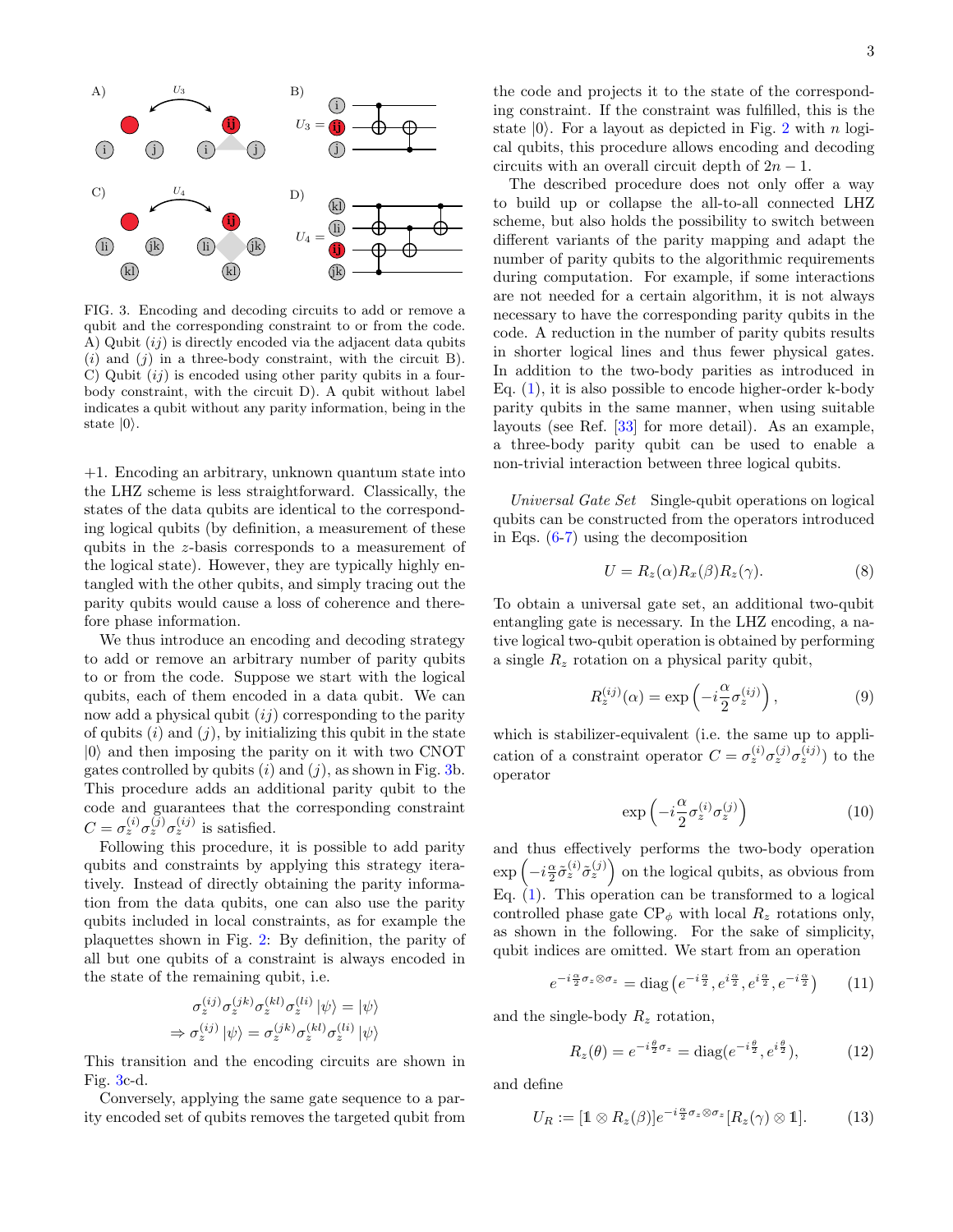Evaluating Eq. [\(13\)](#page-2-1) for  $-\alpha = \beta = \gamma = \frac{\phi}{2}$ , yields

$$
U_R = e^{-i\frac{\phi}{4}} \cdot \text{diag}(1, 1, 1, e^{i\phi}) = e^{-i\frac{\phi}{4}} \cdot \text{CP}_{\phi},
$$

which corresponds, up to a global phase, to the controlled phase gate  $\text{CP}_{\phi}$ . Using the identities defined above, this can be implemented in our scheme with local operations on the physical parity- and data qubits as

$$
\widetilde{\mathrm{CP}}_{\phi}^{(i,j)} = R_z^{(i)} \left(\frac{\phi}{2}\right) R_z^{(ij)} \left(-\frac{\phi}{2}\right) R_z^{(j)} \left(\frac{\phi}{2}\right). \tag{14}
$$

Here,  $i$  and  $j$  are the indices of the involved logical qubits and  $R<sub>z</sub>$  indicates the rotation on the corresponding data or parity qubit. In particular, for  $\phi = \pi$ , we obtain the CZ gate (controlled-Z gate). This can in turn be transformed to a CNOT gate, by applying logical Hadamard gates before and after the CZ gate on the desired target qubit. The operations  $\tilde{R}_x$ ,  $\tilde{R}_z$  and  $\tilde{\text{CP}}_{\phi}$  form a *universal* gate set in the LHZ scheme and we can not only build arbitrary quantum circuits, but also exploit the comparably simple implementation of a controlled phase gate. The standard gate model requires 2 CNOT- and 3 singlequbit gates to implement a CPhase gate, as depicted in Fig. [1.](#page-1-0) Platforms with limited connectivity typically need a large number of SWAP gates in addition. In contrast, a logical CPhase gate in our approach only requires three parallel single-body rotations. The required resources for implementing common gates and gate sequences in our scheme are listed in Table [I.](#page-3-0) The depth and the gate count for non-diagonal single-body operations result from the CNOT chains involved.

Following Eq.  $(8)$ , any local unitary operation U on a logical qubit  $(i)$  can be performed in the LHZ scheme by performing it on the physical single-body qubit  $(i)$  and surrounding it by the CNOT-chains as in the logical  $\tilde{R}_x$ rotation,

$$
\tilde{U} = \underbrace{R_z^{(i)}(\alpha)}_{\tilde{R}_z} \underbrace{\dots \text{CNOT}^{(ij)} R_x^{(i)}(\beta) \text{CNOT}^{(ij)}}_{\tilde{R}_x} \underbrace{R_z^{(i)}(\gamma)}_{\tilde{R}_z}
$$
\n
$$
= \dots \text{CNOT}^{(ij)} R_z^{(i)}(\alpha) R_x^{(i)}(\beta) R_z^{(i)}(\gamma) \text{CNOT}^{(ij)}...
$$
\n
$$
= \dots \text{CNOT}^{(ij)} U^{(i)} \text{CNOT}^{(ij)}...
$$

The circuit depth for this construction is given in Ta-ble [I.](#page-3-0) Fixing the qubit on which the  $R_x$  rotations are performed to the respective data qubit reduces hardware requirements such that  $R_x$  rotations are only ever necessary on the data qubits, while for the parity qubits, local  $R<sub>z</sub>$  rotations and CNOT gates between them are sufficient.

Note that a circuit implementing a product of  $m \leq n$ logical single-qubit operators can be realized by applying the decoding circuit, performing the single-body operations on the data qubits and encoding again with an overall circuit depth of  $4n - 1$  and a CNOT-gate count of  $2n(n-1)$ . For a small number of simultaneous

| logic gate                  | required gates in LHZ |                                                                                                          |                                    |
|-----------------------------|-----------------------|----------------------------------------------------------------------------------------------------------|------------------------------------|
|                             | $sing$ le-qubit       | $2$ -qubit                                                                                               | depth                              |
| $R_{r}$                     |                       | $2(n-1)$                                                                                                 | $2\lceil\frac{n}{2}\rceil+1$       |
| $\sigma_r$                  | $\boldsymbol{n}$      |                                                                                                          |                                    |
| $R_{\rm z}$                 |                       |                                                                                                          |                                    |
| H                           | 3                     | $2(n-1)$                                                                                                 | $2\lceil \frac{n}{2} \rceil + 1^a$ |
| CР                          | 3                     |                                                                                                          |                                    |
| $CNOT^{(c,t)}$              |                       | $\left  \frac{2(n-1+ c-t )}{2m(n-1)} \right  \leq 4 \left[ \frac{n}{2} \right] + 3^{b}$<br>$\leq 4n - 1$ |                                    |
| $\prod_{i=1}^m U_i^{(n_i)}$ | 3m                    |                                                                                                          |                                    |

<span id="page-3-1"></span><sup>a</sup> For  $n \leq 4$ , the depth increases by two steps because the  $R_z$ rotations cannot be performed parallel to other operations.

<span id="page-3-2"></span><sup>b</sup> Can be further optimized depending on the control- and target qubit. For a detailed discussion, see Ref. [\[33\]](#page-4-10).

<span id="page-3-3"></span> $c \overline{n_i} \leq n$  denotes the qubit on which  $U_i$  acts and  $m \leq n$  is the number of qubits involved.

<span id="page-3-0"></span>TABLE I. The number of physical operations needed to perform logical gates in the parity encoding for  $n > 4$ . All operations were decomposed into CNOT gates and local  $R_x$  and  $R_z$  rotations. The spin-flip operator  $\sigma_x$  is a special case of the  $R_x$  rotation, for which the logical implementation reduces to a product of single-qubit spin-flips which can be performed in parallel. The unitary  $U$  represents an arbitrary non-diagonal single-qubit operation. A detailed derivation of the given numbers can be found in Ref. [\[33\]](#page-4-10).

single-qubit gates, a direct implementation without decoding can be advantageous as the required chains of CNOT gates can be partially parallelized.

Error Correction The redundancy of the parity encoding allows for error correction or mitigation. Because all parity constraints commute with any logical operator, measuring their value does not disturb the logical state of the system. Constraint measurements can be performed either with the help of ancillary measurement qubits in the center of each plaquette [\[31\]](#page-4-8), or by applying the decoding circuit as in Fig. [3b](#page-2-0)/d to each constraint, measuring the decoded qubit, and encoding it again.

As the transition from one logical basis state to another flips  $n$  physical qubits, it is in principle possible to correct for multiple errors at a time. For example, F. Pastawski and J. Preskill successfully demonstrated error correction via belief propagation on an LHZ chip [\[37\]](#page-4-14), and showed that the LHZ encoding is robust against weakly correlated bit-flip noise.

To ideally complement the bit-flip tolerance of the LHZ encoding, it is advisable to use physical qubits which are intrinsically robust against phase errors [\[38–](#page-4-15)[40\]](#page-5-0).

Conclusion and Outlook In conclusion, we have demonstrated a universal gate set implemented in the LHZ encoding, opening up a new strategy for universal quantum computation. All gates can be implemented on state-of-the-art quantum devices that fulfill the comparably low requirement of nearest-neighbor connectivity on a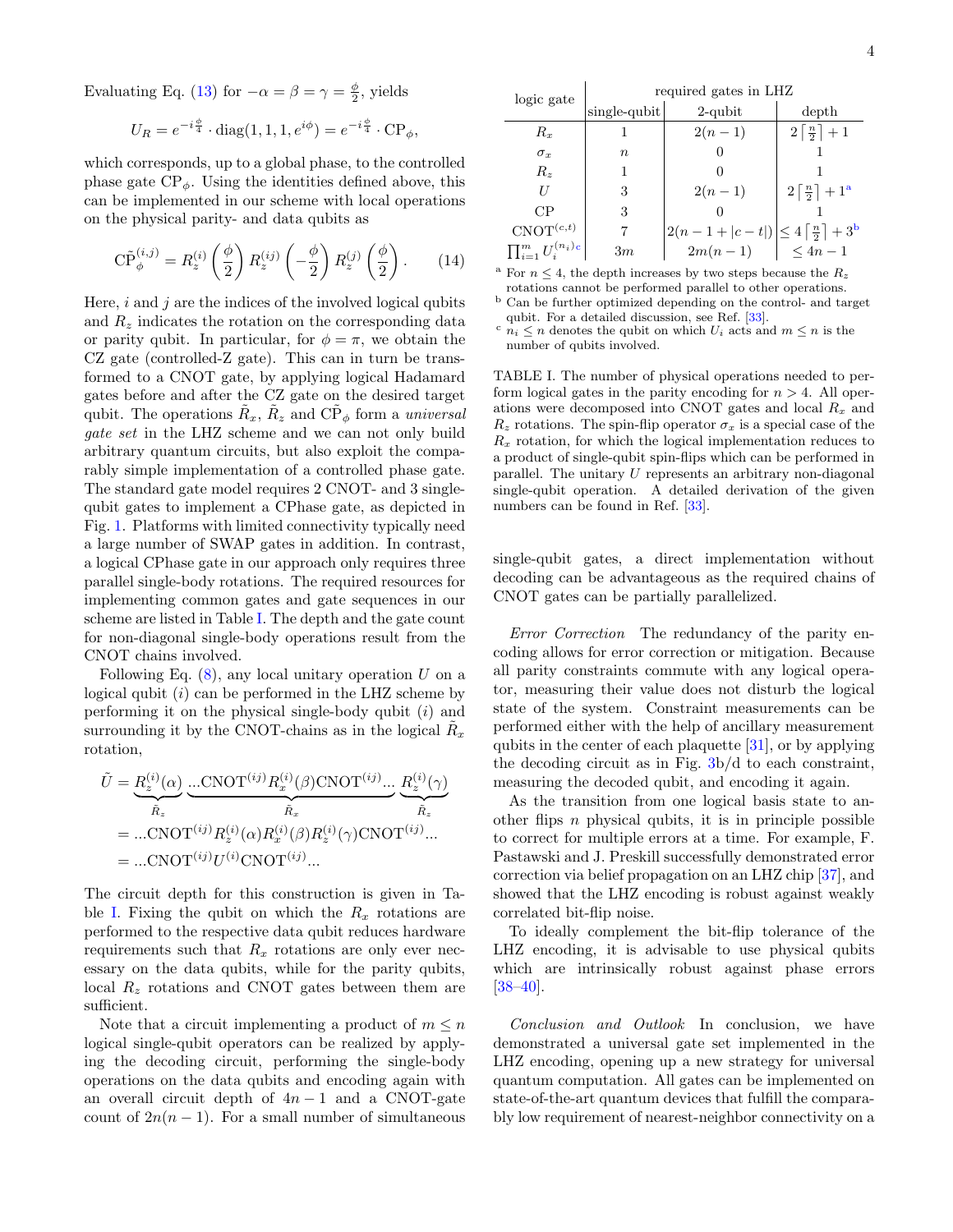square lattice. Furthermore, the encoding can be dynamically adjusted by adding or removing parity qubits tailored to the requirements of different algorithms. The introduced decoding scheme can be used to decode the output of optimization algorithms run in the parity scheme as for example proposed in Refs. [\[41–](#page-5-1)[43\]](#page-5-2), in order to further work with the resulting quantum states. With its availability of non-local and multi-qubit operations and the intrinsic error-correction capability, we expect our work to be a step towards the next generation of quantum computers.

Acknowledgements - Work at the University of Innsbruck is supported by the Austrian Science Fund (FWF) through a START grant under Project No. Y1067-N27 and the SFB BeyondC Project No. F7108-N38.

- <span id="page-4-0"></span>[1] R. P. Feynman, Simulating physics with computers, [International Journal of Theoretical Physics](https://doi.org/10.1007/BF02650179) 21, 467 [\(1982\).](https://doi.org/10.1007/BF02650179)
- [2] M. Reck, A. Zeilinger, H. J. Bernstein, and P. Bertani, Experimental realization of any discrete unitary operator, [Phys. Rev. Lett.](https://link.aps.org/doi/10.1103/PhysRevLett.73.58) 73, 58 (1994).
- [3] J. I. Cirac and P. Zoller, Quantum computations with cold trapped ions, [Phys. Rev. Lett.](https://link.aps.org/doi/10.1103/PhysRevLett.74.4091) 74, 4091 (1995).
- [4] D. P. DiVincenzo, Two-bit gates are universal for quantum computation, Phys. Rev. A 51[, 1015 \(1995\).](https://doi.org/10.1103%2Fphysreva.51.1015)
- [5] A. Barenco, C. H. Bennett, R. Cleve, D. P. DiVincenzo, N. Margolus, P. Shor, T. Sleator, J. A. Smolin, and H. Weinfurter, Elementary gates for quantum computation, Phys. Rev. A 52[, 3457–3467 \(1995\).](https://doi.org/10.1103/physreva.52.3457)
- [6] S. Lloyd, Universal quantum simulators, [Science](https://www.science.org/doi/abs/10.1126/science.273.5278.1073) 273, [1073 \(1996\).](https://www.science.org/doi/abs/10.1126/science.273.5278.1073)
- [7] C. H. Bennett, E. Bernstein, G. Brassard, and U. Vazirani, Strengths and weaknesses of quantum computing, [SIAM Journal on Computing](https://doi.org/10.1137%2Fs0097539796300933) 26, 1510 (1997).
- [8] E. Knill, R. Laflamme, and W. H. Zurek, Resilient quantum computation: error models and thresholds, [Proc. R.](https://doi.org/10.1098/rspa.1998.0166) [Soc. Lond. A](https://doi.org/10.1098/rspa.1998.0166) 454, 365 (1998).
- [9] D. Jaksch, J. I. Cirac, P. Zoller, S. L. Rolston, R. Côté, and M. D. Lukin, Fast quantum gates for neutral atoms, [Phys. Rev. Lett.](https://doi.org/10.1103/PhysRevLett.85.2208) 85, 2208 (2000).
- [10] R. Raussendorf and H. J. Briegel, A one-way quantum computer, [Phys. Rev. Lett.](https://doi.org/10.1103/PhysRevLett.86.5188) 86, 5188 (2001).
- [11] E. Knill, R. Laflamme, and G. J. Milburn, A scheme for efficient quantum computation with linear optics, [Nature](https://doi.org/10.1038/35051009) 409[, 46 \(2001\).](https://doi.org/10.1038/35051009)
- [12] Y. Nakamura, Y. A. Pashkin, and J. S. Tsai, Coherent control of macroscopic quantum states in a single-cooperpair box, Nature 398[, 786 \(1999\).](https://doi.org/10.1038/19718)
- [13] M. Saffman, T. G. Walker, and K. Mølmer, Quantum information with rydberg atoms, [Rev. Mod. Phys.](https://doi.org/10.1103/RevModPhys.82.2313) 82, [2313 \(2010\).](https://doi.org/10.1103/RevModPhys.82.2313)
- [14] K. Mølmer and A. Sørensen, Multiparticle entanglement of hot trapped ions, [Phys. Rev. Lett.](https://doi.org/10.1103/PhysRevLett.82.1835) 82, 1835 (1999).
- [15] A. Kitaev, A. Shen, M. Vyalyi, and M. Vyalyi, [Classical](https://books.google.at/books?id=08vZYhafYEAC) [and Quantum Computation](https://books.google.at/books?id=08vZYhafYEAC), Graduate studies in mathematics, Vol. 47 (American Mathematical Society, USA, 2002).
- [16] J. Koch, T. M. Yu, J. Gambetta, A. A. Houck, D. I. Schuster, J. Majer, A. Blais, M. H. Devoret, S. M. Girvin, and R. J. Schoelkopf, Charge-insensitive qubit design derived from the cooper pair box, [Phys. Rev. A](https://doi.org/10.1103/PhysRevA.76.042319) 76, 042319 [\(2007\).](https://doi.org/10.1103/PhysRevA.76.042319)
- [17] H. Häffner, C. F. Roos, and R. Blatt, Quantum computing with trapped ions, [Physics Reports](https://doi.org/10.1016/j.physrep.2008.09.003) 469, 155 (2008).
- <span id="page-4-1"></span>[18] B. M. Terhal, Quantum error correction for quantum memories, [Rev. Mod. Phys.](https://doi.org/10.1103/RevModPhys.87.307) 87, 307 (2015).
- <span id="page-4-2"></span>[19] D. Deutsch and R. Jozsa, Rapid solution of problems by quantum computation, [Proc. R. Soc. Lond.](https://doi.org/10.1098/rspa.1992.0167) 439, 553 [\(1992\).](https://doi.org/10.1098/rspa.1992.0167)
- [20] A. Berthiaume and G. Brassard, Oracle quantum computing, [Journal of Modern Optics](https://doi.org/10.1080/09500349414552351) 41, 2521 (1994).
- [21] L. K. Grover, A fast quantum mechanical algorithm for database search, in *[Proceedings of the Twenty-Eighth An](https://doi.org/10.1145/237814.237866)*[nual ACM Symposium on Theory of Computing](https://doi.org/10.1145/237814.237866), STOC '96 (Association for Computing Machinery, New York, NY, USA, 1996) p. 212–219.
- <span id="page-4-4"></span>[22] P. W. Shor, Polynomial-time algorithms for prime factorization and discrete logarithms on a quantum computer, [SIAM Journal on Computing](https://doi.org/10.1137/s0097539795293172) 26, 1484 (1997).
- [23] E. Bernstein and U. Vazirani, Quantum complexity theory, [SIAM Journal on Computing](https://doi.org/10.1137/S0097539796300921) 26, 1411 (1997).
- [24] M. Mosca, *Quantum computer algorithms*, Ph.D. thesis, University of Oxford (1999).
- [25] G. Brassard, P. Høyer, M. Mosca, and A. Tapp, [Quantum](https://doi.org/10.1090%2Fconm%2F305%2F05215) [amplitude amplification and estimation](https://doi.org/10.1090%2Fconm%2F305%2F05215) (2002).
- [26] W. van Dam, Quantum algorithms for weighing matrices and quadratic residues, [Algorithmica](https://doi.org/10.1007%2Fs00453-002-0975-4) 34, 413 (2002).
- <span id="page-4-3"></span>[27] A. W. Harrow, A. Hassidim, and S. Lloyd, Quantum algorithm for linear systems of equations, [Phys. Rev. Lett.](https://doi.org/10.1103/PhysRevLett.103.150502) 103[, 150502 \(2009\).](https://doi.org/10.1103/PhysRevLett.103.150502)
- <span id="page-4-5"></span>[28] J. von Neumann, First draft of a report on the edvac, [IEEE Annals of the History of Computing](https://doi.org/10.1109/85.238389) 15, 27 (1993).
- <span id="page-4-6"></span>[29] W. Lechner, P. Hauke, and P. Zoller, A quantum annealing architecture with all-to-all connectivity from local interactions, Science Advances 1[, e1500838 \(2015\).](https://doi.org/10.1126/sciadv.1500838)
- <span id="page-4-7"></span>[30] J. Preskill, Quantum computing in the nisq era and beyond, Quantum 2[, 79 \(2018\).](http://dx.doi.org/10.22331/q-2018-08-06-79)
- <span id="page-4-8"></span>[31] M. A. Nielsen and I. L. Chuang, Quantum Computation and Quantum Information: 10th Anniversary Edition, 10th ed. (Cambridge University Press, USA, 2011).
- <span id="page-4-9"></span>[32] T. G. Draper, [Addition on a quantum computer](https://doi.org/10.48550/ARXIV.QUANT-PH/0008033) (2000).
- <span id="page-4-10"></span>[33] M. Fellner, A. Messinger, K. Ender, and W. Lechner, Applications of universal parity quantum computation, to be published (2022).
- <span id="page-4-11"></span>[34] D. Gottesman, Stabilizer codes and quantum error correction (California Institute of Technology, 1997).
- <span id="page-4-12"></span>[35] A. Rocchetto, S. C. Benjamin, and Y. Li, Stabilizers as a design tool for new forms of the lechner-hauke-zoller annealer, Science advances 2[, e1601246 \(2016\).](https://doi.org/10.1126/sciadv.1601246)
- <span id="page-4-13"></span>[36] A. Cowtan, S. Dilkes, R. Duncan, W. Simmons, and S. Sivarajah, Phase gadget synthesis for shallow circuits, [Electronic Proceedings in Theoretical Computer Science](https://doi.org/10.4204/eptcs.318.13) 318[, 213–228 \(2020\).](https://doi.org/10.4204/eptcs.318.13)
- <span id="page-4-14"></span>[37] F. Pastawski and J. Preskill, Error correction for encoded quantum annealing, Phys. Rev. A 93[, 052325 \(2016\).](https://doi.org/10.1103/PhysRevA.93.052325)
- <span id="page-4-15"></span>[38] P. Aliferis, F. Brito, D. P. DiVincenzo, J. Preskill, M. Steffen, and B. M. Terhal, Fault-tolerant computing with biased-noise superconducting qubits: a case study, [New Journal of Physics](https://doi.org/10.1088/1367-2630/11/1/013061) 11, 013061 (2009).
- [39] S. Puri, L. St-Jean, J. A. Gross, A. Grimm, N. E. Frattini, P. S. Iyer, A. Krishna, S. Touzard, L. Jiang, A. Blais,